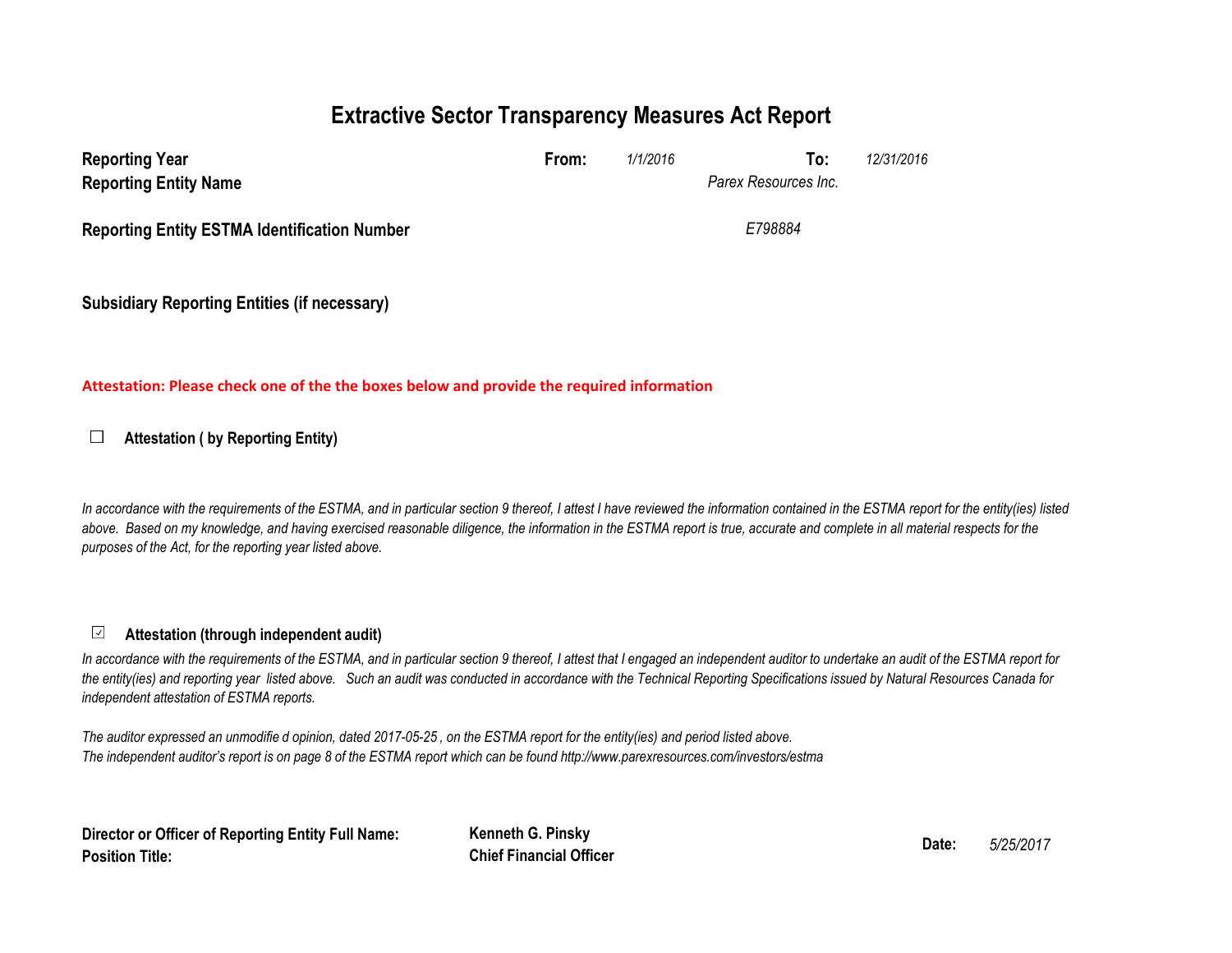## **Extractive Sector Transparency Measures Act - Annual Report**

| <b>Reporting Year</b>                        | 1/1/2016<br>From:    | To: | 12/31/2016 |
|----------------------------------------------|----------------------|-----|------------|
| <b>Reporting Entity Name</b>                 | Parex Resources Inc. |     |            |
| <b>Reporting Entity ESTMA Identification</b> | E798884              |     |            |
| <b>Number</b>                                |                      |     |            |
| <b>Subsidiary Reporting Entities (if</b>     |                      |     |            |
| necessary)                                   |                      |     |            |

| . .<br><b>Payments by Payee</b> |                                   |                        |           |                  |        |             |                                          |        |                     |                  |        |                                                         |                                      |                                                                             |
|---------------------------------|-----------------------------------|------------------------|-----------|------------------|--------|-------------|------------------------------------------|--------|---------------------|------------------|--------|---------------------------------------------------------|--------------------------------------|-----------------------------------------------------------------------------|
| <b>Country</b>                  | <b>Payee Name</b>                 | <b>Taxes</b>           |           | <b>Royalties</b> |        | Fees        | <b>Production</b><br><b>Entitlements</b> |        | <b>Bonuses</b>      | <b>Dividends</b> |        | Infrastructure<br><b>Improvement</b><br><b>Payments</b> | <b>Total Amount paid</b><br>to Payee | <b>Notes</b>                                                                |
| Colombia                        | Federal Government of Colombia    | \$35,810,000           |           | 37,600,000 \$    |        | 310,000 \$  |                                          | - S    | 190,000             | - \$             |        | - \$                                                    | 73,910,000                           | A portion of royalties are paid in kind and valued<br>as per the note below |
| Colombia                        | <b>Municipality Aguazul</b>       |                        | 60,000 \$ |                  | $-$ \$ | 90,000 \$   |                                          | $-$ \$ | $30,000$ \$         |                  | $-5$   | 360,000 \$                                              | 540,000                              |                                                                             |
| Colombia                        | <b>Municipality Mani</b>          |                        |           |                  | $-$ \$ | $-$ \$      |                                          | $-$ \$ | $-$ \$              |                  | $-$ \$ | 160,000 \$                                              | 160,000                              |                                                                             |
| Colombia                        | Municipality Paz de Ariporo       |                        | $-$ \$    |                  | $-$ \$ | 40,000 \$   |                                          | - \$   | $30,000$ \$         |                  | $-$ \$ | 160,000 \$                                              | 230,000                              |                                                                             |
| Colombia                        | <b>Municipality Pore</b>          |                        | $-$ \$    |                  | $-$ \$ | 80,000 \$   |                                          | $-$ \$ | $10,000$ \$         |                  | $-5$   | 70,000 \$                                               | 160,000                              |                                                                             |
| Colombia                        | Municipality San Luis de Palenque |                        | $-$ \$    |                  | $-$ \$ | $20,000$ \$ |                                          |        | $-$ \$ 20,000 \$    |                  | $-5$   | 110,000 \$                                              | 150,000                              |                                                                             |
| Colombia                        | <b>Municipality Tauramena</b>     |                        | 40,000 \$ |                  | $-5$   | 80,000 \$   |                                          |        | $-$ \$ 740,000 \$   |                  | $-5$   | 500,000 \$                                              | 1,360,000                            |                                                                             |
| Colombia                        | <b>Municipality Trinidad</b>      |                        | $  -$     |                  | $-$ \$ | 40,000 \$   |                                          | $-5$   | $\sim$              |                  | $-$ \$ | 100,000 \$                                              | 140,000                              |                                                                             |
| Colombia                        | <b>Municipality Villa Nueva</b>   |                        |           |                  | $-$ \$ | 140,000 \$  |                                          |        | $-$ \$ 240,000 \$   |                  | $-$ \$ | 1,240,000 \$                                            | 1,620,000                            |                                                                             |
|                                 |                                   | TOTAL \$ 35,910,000 \$ |           | 37,600,000 \$    |        | 800,000 \$  |                                          |        | $-$ \$ 1,260,000 \$ |                  | $-5$   | 2,700,000 \$                                            | 78,270,000                           |                                                                             |

#### **NOTES:**

ALL PAYMENTS ARE REPORTED IN UNITED STATES DOLLARS (THE REPORTING CURRENCY OF THE REPORTING ENTITY) AND CONVERTED AT THE UNITED STATES DOLLAR TO COLOMBIAN PESO ANNUAL AVERAGE EXCHANGE RATE FOR THE PERIOD. THE WEIGHTED AVER TO UNITED STATES DOLLAR EXCHANGE RATE IS 3051:1.

ALL PAYMENTS WITHIN THE \$100,000 CAD PER PAYEE REPORTING THRESHOLD HAVE BEEN INCLUDED AND CONVERTED USING THE CAD/USD AVERAGE ANNUAL EXCHANGE RATE OF 1.32:1.

IF DETERMINABLE, ALL IN-KIND ROYALTIES ARE VALUED AT COST. THE COST FOR ROYALTIES PAID IN-KIND IS NOT DETERMINABLE AND HAVE BEEN VALUED AT THE FAIR MARKET SALE PRICE AT THE TIME THE IN-KIND ROYALTY IS DELIVERED.

ALL VALUES HAVE BEEN ROUNDED TO THE NEAREST \$10,000.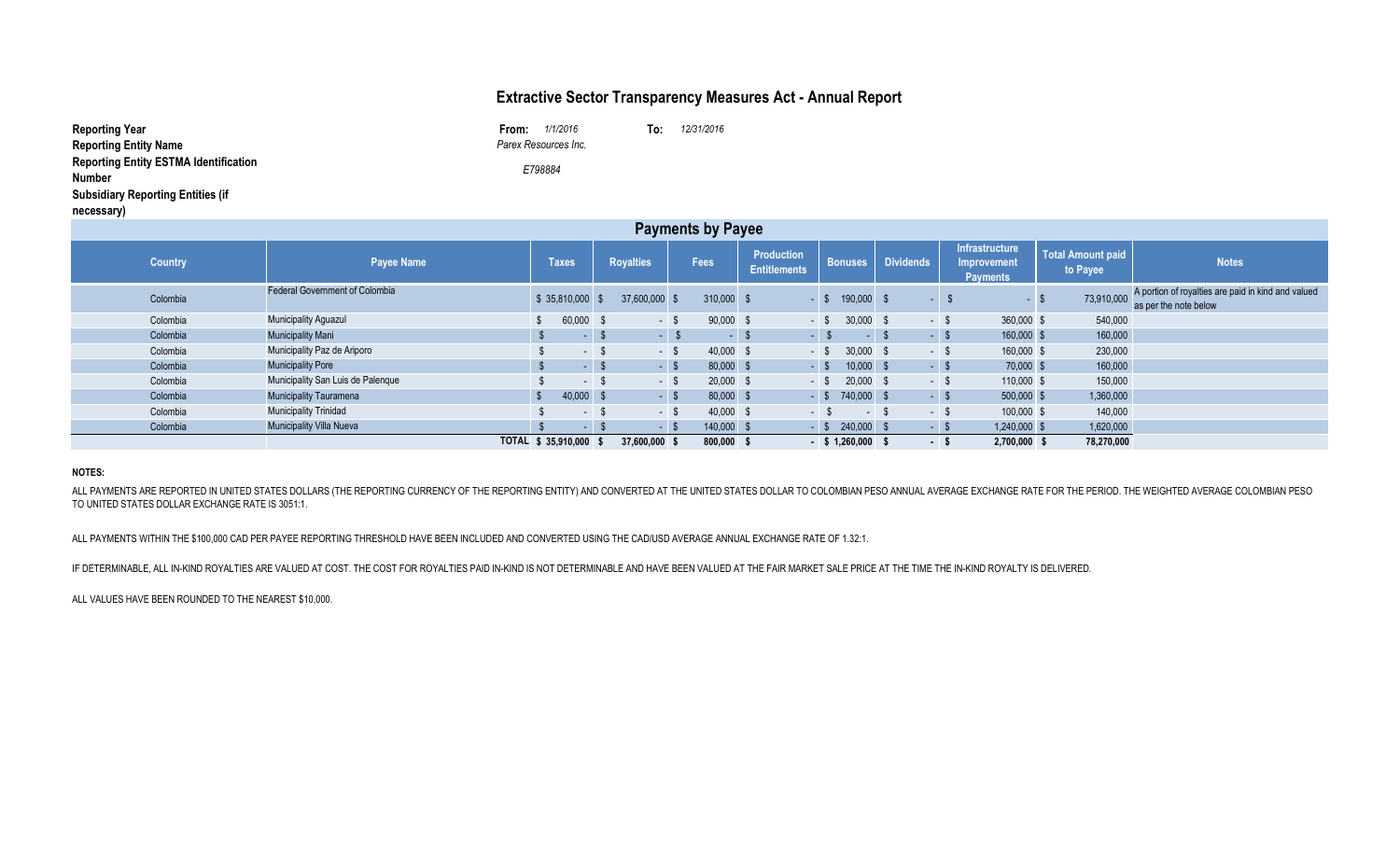# **Extractive Sector Transparency Measures Act - Annual Report**

| <b>Reporting Year</b>                        | From:                | 1/1/2016 | To: | 12/31/2016 |  |  |  |  |
|----------------------------------------------|----------------------|----------|-----|------------|--|--|--|--|
| <b>Reporting Entity Name</b>                 | Parex Resources Inc. |          |     |            |  |  |  |  |
| <b>Reporting Entity ESTMA Identification</b> |                      | E798884  |     |            |  |  |  |  |
| Number                                       |                      |          |     |            |  |  |  |  |
| <b>Subsidiary Reporting Entities (if</b>     |                      |          |     |            |  |  |  |  |
| necessary)                                   |                      |          |     |            |  |  |  |  |

| <b>Payments by Project</b> |                       |               |                  |            |                                          |                |                  |                                                         |                                        |                                                                             |  |  |  |
|----------------------------|-----------------------|---------------|------------------|------------|------------------------------------------|----------------|------------------|---------------------------------------------------------|----------------------------------------|-----------------------------------------------------------------------------|--|--|--|
| <b>Country</b>             | <b>Project Name</b>   | Taxes         | <b>Royalties</b> | Fees       | <b>Production</b><br><b>Entitlements</b> | <b>Bonuses</b> | <b>Dividends</b> | Infrastructure<br><b>Improvement</b><br><b>Payments</b> | <b>Total Amount paid</b><br>by Project | <b>Notes</b>                                                                |  |  |  |
| Colombia                   | Northern Llanos Basin | 250,000       | 7,470,000        | 190,000 \$ |                                          | 100,000        |                  | 440,000 \$                                              | 8,450,000                              | A portion of royalties are paid in kind and valued as<br>per the note below |  |  |  |
| Colombia                   | Southern Llanos Basin | 220,000       | 30.130.000       | 290,000 \$ |                                          | 1,020,000      | $\sim$           | 2,260,000 \$                                            | 33,920,000                             | A portion of royalties are paid in kind and valued as<br>per the note below |  |  |  |
| Colombia                   | Corporate             | 35,440,000 \$ |                  | 320,000 \$ |                                          | 140,000 \$     |                  | $\sim$                                                  | 35,900,000                             |                                                                             |  |  |  |
|                            | <b>Total</b>          | 35,910,000 \$ | 37,600,000 \$    | 800,000 \$ |                                          | 1,260,000      | . .              | 2,700,000 \$                                            | 78,270,000                             |                                                                             |  |  |  |

#### **NOTES:**

ALL PAYMENTS ARE REPORTED IN UNITED STATES DOLLARS (THE REPORTING CURRENCY OF THE REPORTING ENTITY) AND CONVERTED AT THE UNITED STATES DOLLAR TO COLOMBIAN PESO ANNUAL AVERAGE EXCHANGE RATE FOR THE PERIOD. THE WEIGHTED AVERAGE COLOMBIAN PESO TO UNITED STATES DOLLAR EXCHANGE RATE IS 3051:1.

ALL PAYMENTS WITHIN THE \$100,000 CAD PER PAYEE REPORTING THRESHOLD HAVE BEEN INCLUDED AND CONVERTED USING THE CAD/USD AVERAGE ANNUAL EXCHANGE RATE OF 1.32:1.

IF DETERMINABLE, ALL IN-KIND ROYALTIES ARE VALUED AT COST. THE COST FOR ROYALTIES PAID IN-KIND IS NOT DETERMINABLE AND HAVE BEEN VALUED AT THE FAIR MARKET SALE PRICE AT THE TIME THE IN-KIND ROYALTY IS DELIVERED.

ALL VALUES HAVE BEEN ROUNDED TO THE NEAREST \$10,000.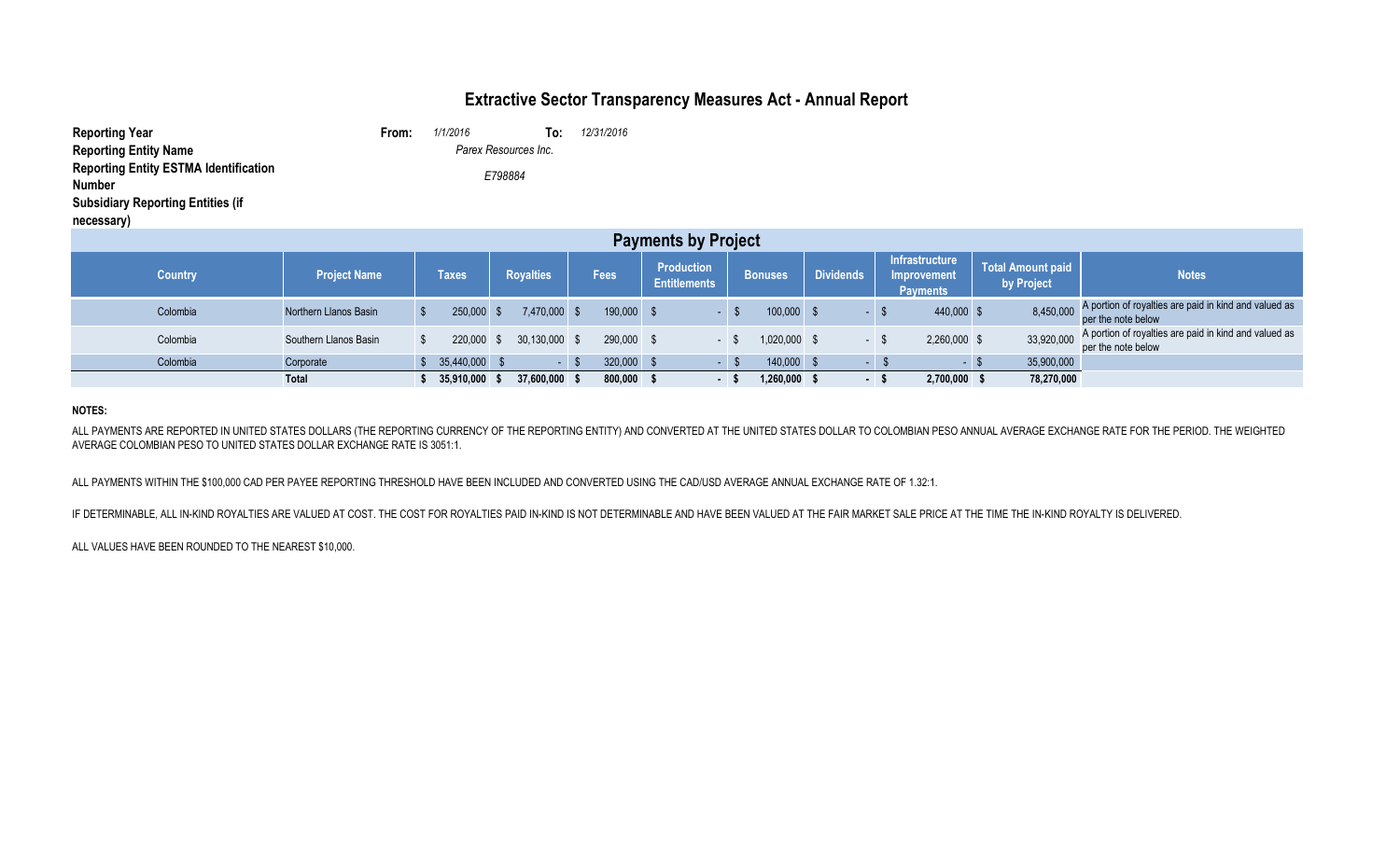

#### **INTRODUCTION**

Parex Resources Inc. and its subsidiaries (collectively the "Company" or "Parex") has prepared the following consolidated report ("the Report") of payments made to government entities for the year ended December 31, 2016 as required by the Extractive Sector Transparency Measures Act S.C. 2014, c.39, s.376 ("ESTMA" or the "Act").

#### **BASIS OF PREPARATION**

The report is presented in United States dollars ("USD"), the Company's reporting currency and has been prepared in accordance with the requirements of the Act and the Natural Resources Canada ("NRCan") Technical Reporting Specifications.

The following is a summary of significant policies and judgments that the Company has made for the purpose of preparing the report.

#### **Significant policies**

#### **Cash and in-kind payments**

Payments are reported on a cash basis and have been reported in the period in which the payment was made. In-kind payments are converted to a equivalent cash value based on cost or, if cost is not determinable, the in-kind payment is reported at the fair market value. The valuation method for each payment has been disclosed in the notes section of the ESTMA Annual Report.

Payments to the "same payee" that meet or exceed \$100,000 CAD equivalent in one category of payment are disclosed. The exchange rate used to convert to the Company's reporting currency, USD, is the weighted average rate for the period of USD/CAD of 1.32. Payments are rounded to the nearest \$10,000 USD.

Payments made in Colombia are generally made in Colombian pesos. To convert Colombian peso payments to USD the Company used the 2016 weighted average exchange rate of Colombian peso to USD of 3051:1.

#### **Payee**

For the purposes of the Act, a payee is:

- a. Any government in Canada or in a foreign state;
- b. A body that is established by two or more governments; or
- c. Any trust, board, commission, corporation or body or other authority that is established to exercise or perform, or that exercises or performs, a power, duty or function of a government for a government referred to in paragraph (a) above or a body referred to in paragraph (b) above.

Payees include governments at any level, including national, regional, state, provincial, local, or municipal levels. Payees may include non-governmental entities if the benefit bestowed would have otherwise been provided by the government. Payees also include any government-owned or government-controlled entities that exercise or perform a power, duty or function of government.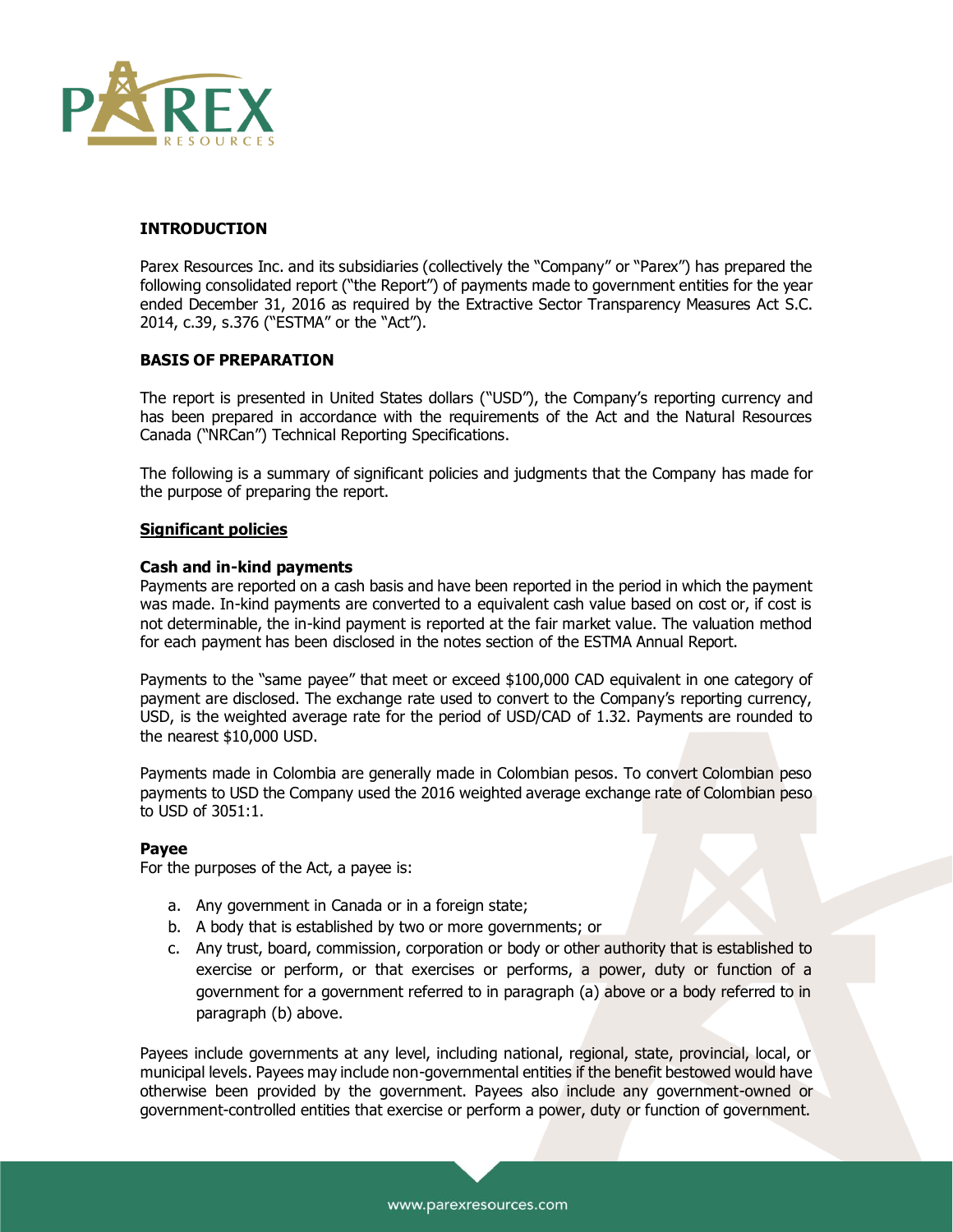Aboriginal and indigenous groups and organizations may also be regarded as a payee under the Act. Currently, the Corporation does not make payments to such groups. The Act does require that payments to foreign Aboriginal governments be reported as January 1, 2016.

#### **Reportable Payments**

A reportable payment for ESTMA purposes is one that:

- a. Is made to the same payee;
- b. Is made in relation to the commercial development of oil, gas or minerals; and
- c. Totals, as a single or multiple payments, \$75,480 USD or more in the year in one of the following prescribed seven payment categories.

#### Taxes

This category includes taxes paid by the Company on its income, profits or production in relation to the commercial development of oil and gas resources. Taxes paid in Colombia include corporate income tax, equity tax, bank tax, and industry and commerce taxes. Consumption taxes, personal income taxes and taxes withheld by the Company on behalf of others are excluded as per the Act.

#### Royalties

Royalties are payments for the rights to extract oil and gas resources, typically at a set percentage of revenue. Both cash royalties and royalties paid in-kind are reported in this category. If determinable, in-kind payments are valued at cost. The cost for royalties paid in-kind is not determinable and have been valued at the fair market sale price at the time the in-kind royalty is delivered.

#### Fees

This category may include environmental license fees, permits, and other regulatory charges. The fee category is broad and includes payments to payees that in substance is a fee. Amounts paid in ordinary course commercial transactions in exchange for services provided by a payee are excluded.

#### Production entitlements

A payee's share of oil, gas or mineral production under a production sharing agreement or similar contractual or legislated arrangement is reported under this category. For the year ended December 31, 2016, there were no reportable production entitlement payments to a payee.

#### **Bonuses**

This category includes signing, discovery, production, community investment and any other type of bonus paid to a payee in relation to the commercial development of oil and gas resources.

#### Dividends

Dividends are payments, other than dividends paid to a payee as an ordinary shareholder of the Company on shares that were acquired by the payee on the same terms as were available at the time of acquisition to other shareholders that are not in lieu of any other reportable payment. For the year ended December 31, 2016, there were no reportable dividend payments to a payee.

#### Infrastructure improvement payments

This payment category consists of payments for the construction of infrastructure that do not relate primarily to the operational purposes of the Company and to which there is direct benefit to the payee.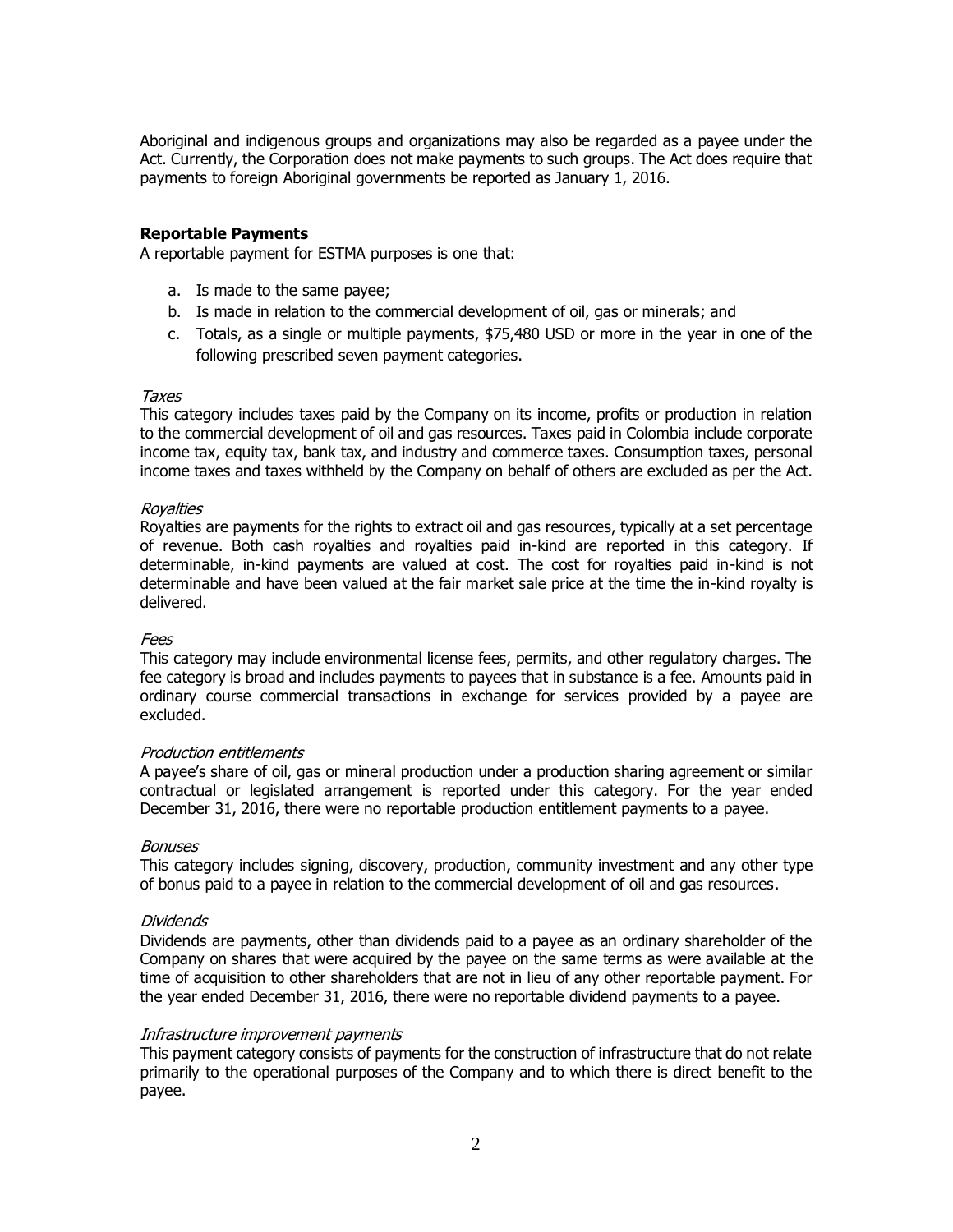### **Significant Estimates and Judgements**

The preparation of the Report in accordance with the Act requires the use of judgements, estimates and assumptions.

### **Payments by Project Level**

Payments have been reported at the project level as required by the Act. A "project" means the operational activities are governed by a single contract, license, lease, concession or similar legal agreement that forms the basis for a payment liability with a payee. If multiple such agreements are substantially interconnected, they would be considered a single project.

"Substantially interconnected" means forming a set of operationally and geographically integrated contracts, licenses, leases or concessions or related agreements with substantially similar terms that are signed with a government and give rise to payment liabilities.

The Company has determined that the operational activities governed by surface or mineral lease contracts related to key operational areas are substantially interconnected and has reported payments related to each such area as a single project. The Company has considered geographical location and common infrastructure as two key indicators for making this determination.

### **Commercial Development**

The Act defines 'commercial development of oil, gas or minerals' as:

- a) The exploration or extraction of oil, gas or minerals;
- b) The acquisition or holding of a permit, license, lease or any other authorization to carry out any of the activities referred to in paragraph (a); or
- c) Any other prescribed activities in relation to oil, gas or minerals.

Payments made by the Company to payees relating to the commercial development of oil, gas or minerals ("commercial development") are disclosed in this Report. The Company's initial processing activities which are integrated with its extraction operations are included in commercial development. The Report excludes payments that are not related to the Company's commercial development activities.

### **Refunds and credits**

Amounts paid to payees have been reported at the amount paid by the Company, including instances where an applicable credit reduces the amount payable, to reflect the net cash payment to the payee. Cash refunds received from payees have not been reported where they have not been applied as a credit to amounts owing.

### **Attribution of payments**

Where a payment was made for the Company by another entity, such payment has been deemed to have been made by the Company and has been included in this Report. This may include payments not directly made to a payee, or were not received directly by the payee. Whether a payment is made for the Company may be difficult to determine and depends on the facts and circumstances including legal and contractual requirements in various jurisdictions.

### **Payments made in situations of joint control**

The Company reports all cash payments that it pays directly to a payee, and includes all amounts paid as an operator as part of an unincorporated joint arrangement (i.e. a working interest). This is the case even where the Company as the operator has been proportionally and directly reimbursed by its non-operating partners.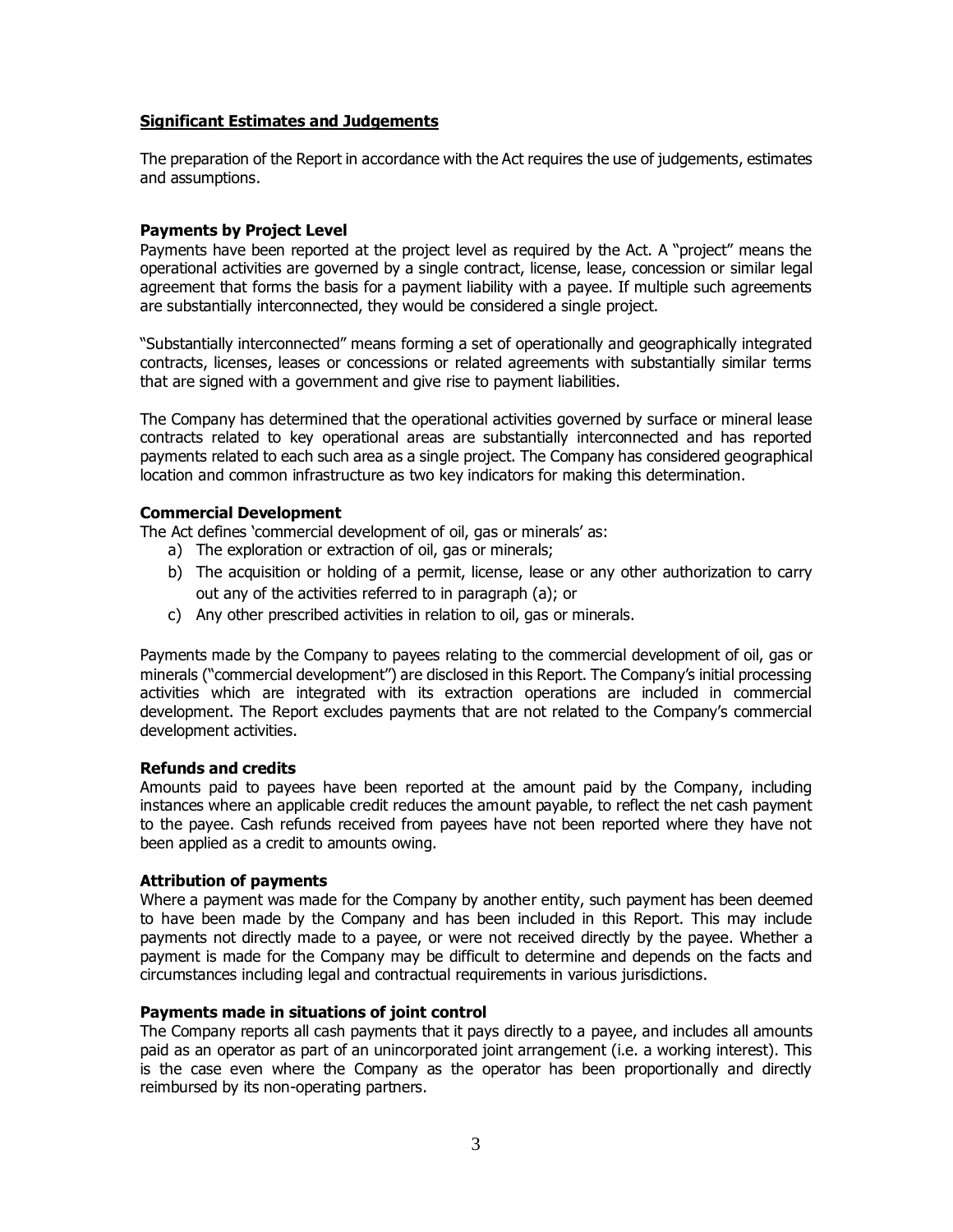In circumstances where the Company is a non-operator in an unincorporated joint arrangement and the operator is not a Reporting Entity under ESTMA, the Company records its working interest share of ESTMA related payments to payees made by the operator based on information provided by the operator as prescribed by ESTMA Guidance section 3.7.

#### **Corporate Social Responsibility ("CSR") Payments**

The ESTMA Report includes CSR payments that the Company is contractually obligated to make to a payee, or to another party under the direction of a payee, as a result of the Company's commercial development. Additionally, the Company has reported voluntary CSR payments which have been made to a payee, or to another party under the direction of a payee, and relates directly to the Company's commercial development. CSR payments have been included in infrastructure improvement payments and bonuses categories based on the nature of the CSR payment.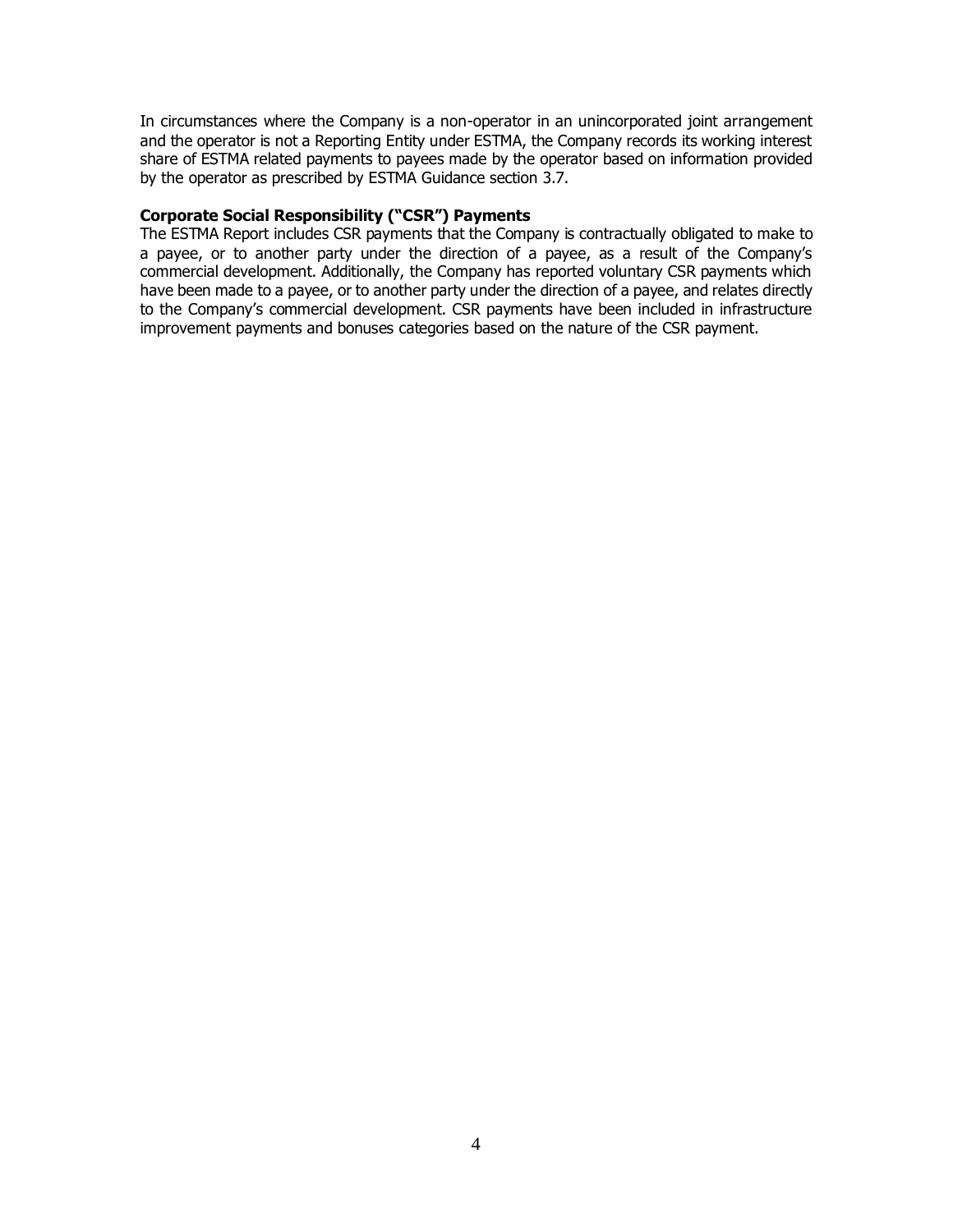

May 25, 2017

### **Independent Auditor's Report**

#### **To Those Charged with ESTMA Governance at Parex Resources Inc.**

We have audited the accompanying Extractive Sector Transparency Measures Act – Annual Report of Parex Resources Inc. which comprise the schedules of payments by payee and payments by project for the year ended December 31, 2016, and the related notes, which comprise a summary of significant accounting policies and other explanatory information (the "ESTMA Report"). The ESTMA Report has been prepared by management using the basis of accounting described in the notes, which is in accordance with the Extractive Sector Transparency Measures Act S.C. 2014, c.39, s 376 (the "Act").

#### **Management's responsibility for the ESTMA Report**

Management is responsible for the preparation of the ESTMA Report in accordance with the basis of accounting described in the notes, and for such internal control as management determines is necessary to enable the preparation of an ESTMA Report that is free from material misstatement, whether due to fraud or error.

#### **Auditor's responsibility**

Our responsibility is to express an opinion on the ESTMA Report based on our audit. We conducted our audit in accordance with Canadian generally accepted auditing standards. Those standards require that we comply with ethical requirements and plan and perform the audit to obtain reasonable assurance about whether the ESTMA Report is free from material misstatement.

An audit involves performing procedures to obtain audit evidence about the amounts and disclosures in the ESTMA Report. The procedures selected depend on the auditor's judgment, including the assessment of the risks of material misstatement of the ESTMA Report, whether due to fraud or error. In making those risk assessments, the auditor considers internal control relevant to the entity's preparation of the ESTMA Report in order to design audit procedures that are appropriate in the circumstances, but not for the purpose of expressing an opinion on the effectiveness of the entity's internal control. An audit also includes evaluating the appropriateness of accounting policies used and the reasonableness of accounting estimates made by management, as well as evaluating the overall presentation of the ESTMA Report.

We believe that the audit evidence we have obtained is sufficient and appropriate to provide a basis for our audit opinion.

*PricewaterhouseCoopers LLP 111 5 Avenue SW, Suite 3100, Calgary, Alberta, Canada T2P 5L3 T: +1 403 509 7500, F: +1 403 781 1825, www.pwc.com/ca*